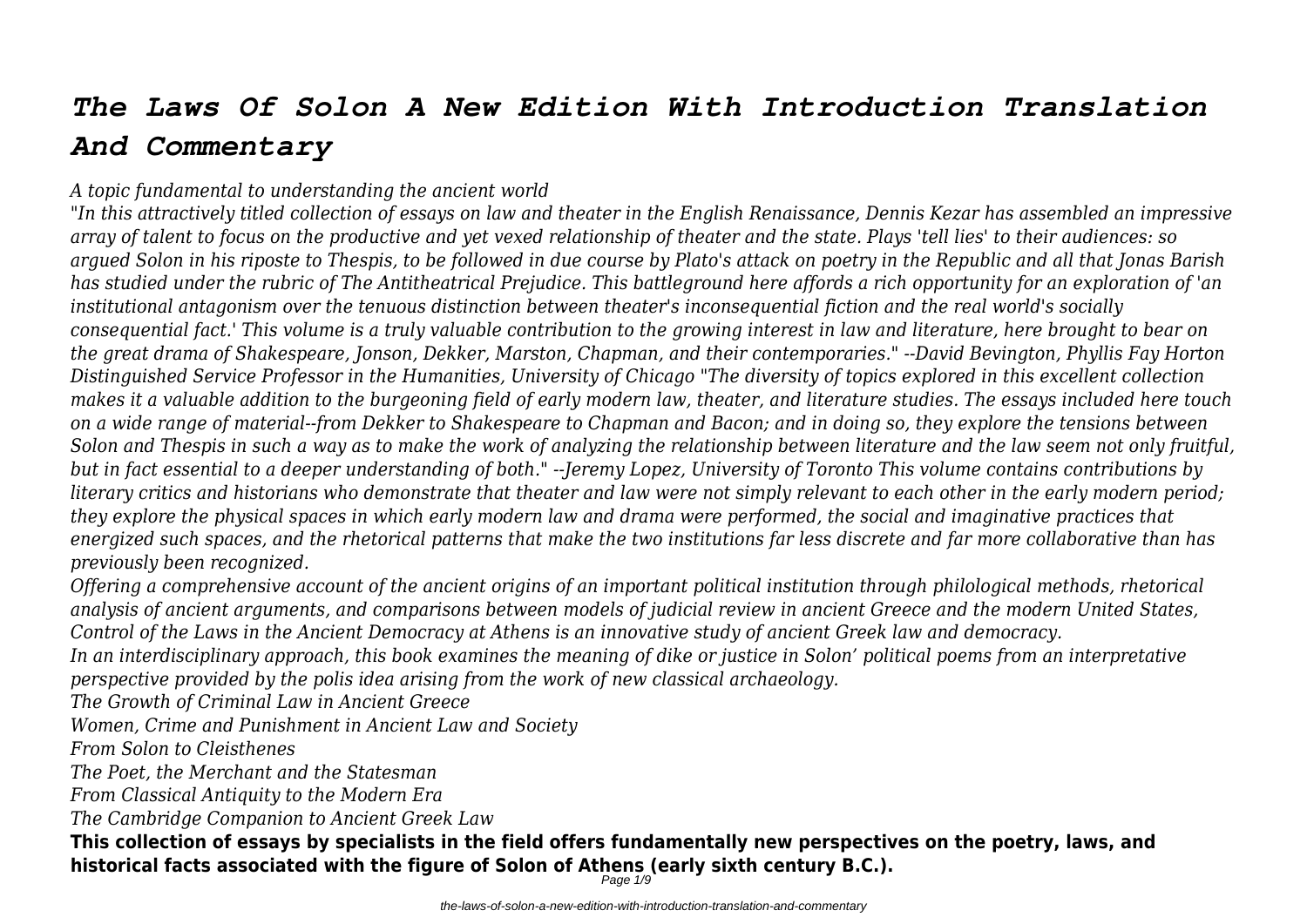**Analyzing the "democratic" features and institutions of the Athenian democracy in the fifth century B.C., Martin Ostwald traces their development from Solon's judicial reforms to the flowering of popular sovereignty, when the people assumed the right both to enact all legislation and to hold magistrates accountable for implementing what had been enacted. Plutarch's classic biography of the legendary law giver. Translated by John Dryden.**

**A lively and accessible history of Athens's rise to greatness, from one of the foremost classical historians. The definitive account of Athens in the age of Pericles, Christian Meier's gripping study begins with the Greek triumph over Persia at the Battle of Salamis, one of the most significant military victories in history. Meier shows how that victory decisively established Athens's military dominance in the Mediterranean and made possible its rise to preeminence in almost every field of human eavor--commerce, science, philosophy, art, architecture, and literature. Within seventy-five years, Athens had become the most original and innovative civilization the ancient world ever produced. With elegant narrative style, Meier traces the birth of democracy and the flourishing of Greek culture in the fifth century B.C., as well as Athens' slow decline and defeat in the Peloponnesian War. The great figures--from politicians and generals like Themistocles and Alcibiades to the philosophers Socrates and Plato--emerge as flesh-and-blood human beings, firmly rooted in their times and places. This is history in the tradition of Simon Schama and Barbara Tuchman--learned, accessible, and beautifully written.**

**Solon of Athens Solon and Thespis Forensic Narratives in Athenian Courts The Politics of Exhortation Solon Aristotle's Legal Theory**

# Thoroughly updated and revised, the second edition of this successful and widely praised textbook offers an account of the 'classical' period of Greek history, from the aftermath of the Persian Wars in 478 BC to the death of Alexander the Great in 323 BC. Two important new chapters have been added, covering life and culture in the classical Greek world Features new pedagogical tools, including textboxes, and a comprehensive chronological table of the West, mainland Greece, and the Aegean Enlarged and additional maps and illustrative material Covers the history of an important period, including: the flourishing of democracy in Athens; the Peloponnesian war, and the conquests of Alexander the Great Focuses on the evidence for the period, and how the evidence is to be interpreted This book argues that citizenship in Athens was primarily a religious identity, shared by male and female citizens alike. Solon (c 658-558 BC) is famous as both statesman and poet but also, and above all, as the paramount lawmaker of ancient Athens. Though his works survive only in fragments, we know from the writings of Herodotus and Plutarch that his constitutional reforms against the venality, greed and political power-play of Attica's tyrants and noblemen were  $P$ age  $2/9$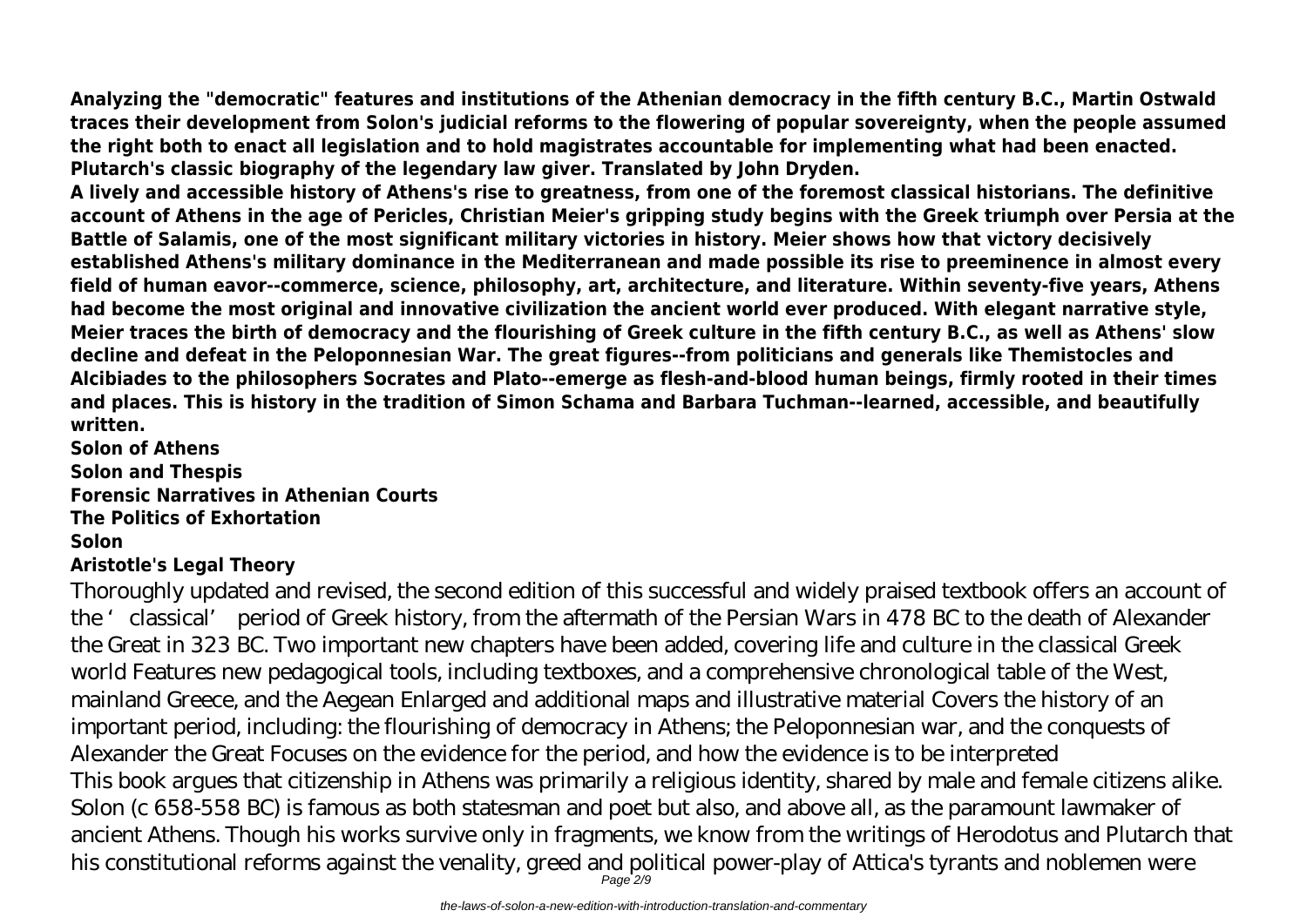hugely influential-and may even be said to have laid the foundations of western democracy. Solon's legal injunctions covered the widest range of topics and issues: economics and labour; sexual morality; social issues; and society and politics. Yet despite their fame and influence (and Solon's life and work generated a lively reception history), no complete edition of these writings has yet been published. This book offers the definitive critical edition of Solon's laws that has long been needed. It comprises the original Greek fragments with English translations, commentaries, a comprehensive introduction and important comparative Latin texts. It will be enthusiastically welcomed by specialists in ancient Greek language and history.

This Companion volume provides a comprehensive overview of the major themes and topics pertinent to ancient Greek law. A substantial introduction establishes the recent historiography on this topic and its development over the last 30 years. Many of the 22 essays, written by an international team of experts, deal with procedural and substantive law in classical Athens, but significant attention is also paid to legal practice in the archaic and Hellenistic eras; areas that offer substantial evidence for legal practice, such as Crete and Egypt; the intersection of law with religion, philosophy, political theory, rhetoric, and drama, as well as the unity of Greek law and the role of writing in law. The volume is intended to introduce non-specialists to the field as well as to stimulate new thinking among specialists.

Law, Democracy, and Growth in Ancient Athens

Hallowed Stewards

The Shape of Athenian Law

From Popular Sovereignty to the Sovereignty of Law

Political Thought in Archaic Athens

Solon the Athenian

**Unlike its predecessors, this systematic survey of the law of Athens is based on explicit discussion of how the subject might be studies, incorporating topics such as the democratic political system and social structure. Technical and legal terms are explained in a comprehensive glossary.**

**Designed for students and teachers of Ancient History or Classical Civilisation at school and in early university years, this series provides a valuable collection of guides to the history, art, literature, values and social institutions of the ancient world. "Early Greek Lawgivers" examines the men who brought laws to the early Greek city states, as an introduction both to the development of law and to the basic issues in early legal practice. The lawgiver was a man of special status, who could resolve disputes without violence, and who brought a sense of order to his community. Figures such as Minos of Crete, Lycurgus of Sparta and Solon of Athens resolved the chaos of civil strife by bringing comprehensive norms of ethical conduct to their**

Page 3/9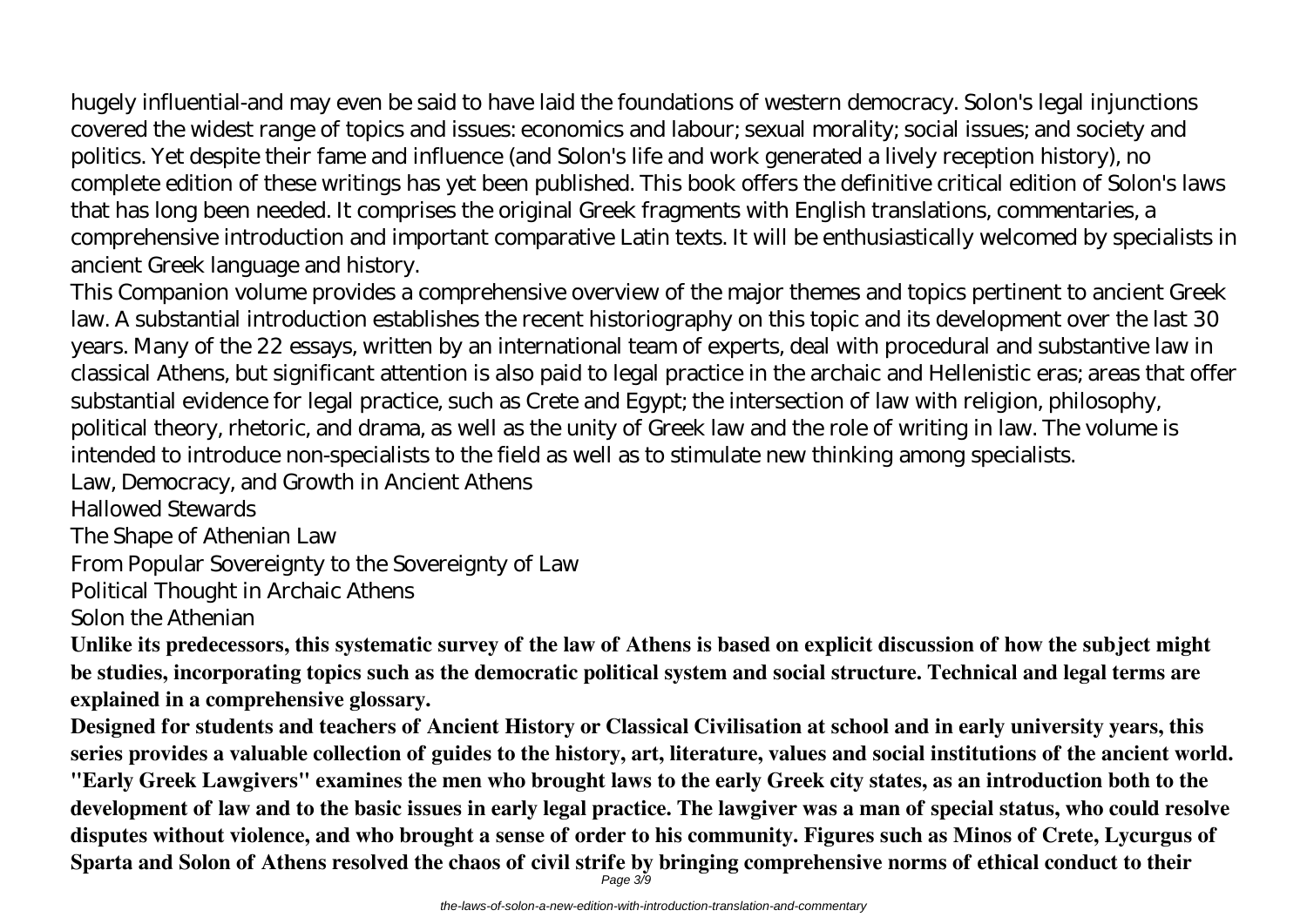**fellows, and establishing those norms in the form of oral or written laws. Arbitration, justice, procedural versus substantive law, ethical versus legal norms, and the special character of written laws, form the background to the examination of the lawgivers themselves. Crete, under king Minos, became an example of the ideal community for later Greeks, such as Plato.The unwritten laws of Lycurgus established the foundations of the Spartan state, in contrast with the written laws of Solon in Athens. Other lawgivers illustrate particular issues in early law; for instance, Zaleucus on the divine source of laws; Philolaus on family law; Phaleas on communism of property; and Hippodamus on civic planning. This is an ideal first introduction to the establishment of law in ancient Greece. It is written for late school and early university students. Sheds new light on the complex and long overlooked financial aspect of Athenian society**

**This volume brings together essays on Athenian law by Edward M. Harris, who challenges much of the recent scholarship on this topic. Presenting a balanced analysis of the legal system in ancient Athens, Harris stresses the importance of substantive issues and their contribution to our understanding of different types of legal procedures. He combines careful philological analysis with close attention to the political and social contexts of individual statutes. Collectively, the essays in this volume demonstrate the relationship between law and politics, the nature of the economy, the position of women, and the role of the legal system in Athenian society. They also show that the Athenians were more sophisticated in their approach to legal issues than has been assumed in the modern scholarship on this topic.**

**478 - 323 BC**

**Women and the Ideology of Political Exclusion**

**Colored Water**

**The Cambridge Companion to Ancient Athens**

**The Birth of the Athenian Community**

## **Essays on Law, Society, and Politics**

In Solon the Thinker, John Lewis presents the hypothesis that Solon saw Athens as a self-governing, self-supporting system akin to the early Greek conceptions of the cosmos. Solon's polis functions not through divine intervention but by its own internal energy, which is founded on the intellectual health of its people, depends upon their acceptance of justice and moderation as orderly norms of life, and leads to the rejection of tyranny and slavery in favour of freedom. But Solon's naturalistic views are limited; in his own life each person is subject to the arbitrary foibles of moira, the inscrutable fate that governs human life, and that brings us to an unknowable but inevitable death. Solon represents both the new rational, scientific spirit that was sweeping the Aegean - and a return to the fatalism that permeated Greek intellectual life. This first paperback edition contains a new appendix of translations of the fragments of Solon by the author. Forensic Narratives in Athenian Courts breaks new ground by exploring different aspects of forensic storytelling in Athenian

Page 4/9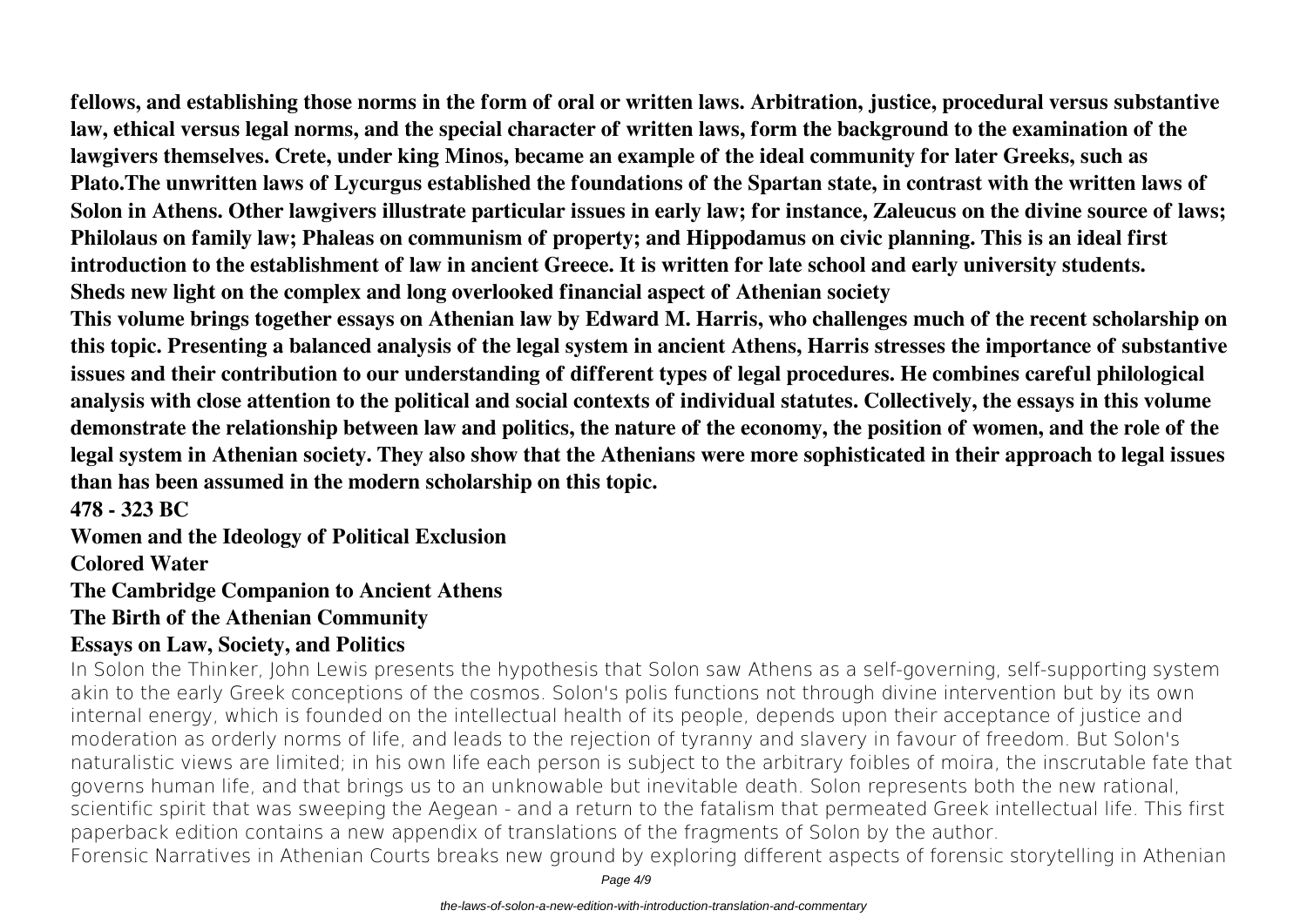legal speeches and the ways in which forensic narratives reflect normative concerns and legal issues. The chapters, written by distinguished experts in Athenian oratory and society, explore the importance of narratives for the arguments of relatively underdiscussed orators such as Isaeus and Apollodorus. They employ new methods to investigate issues such as speeches' deceptiveness or the appraisals which constitute the emotion scripts that speakers put together. This volume not only addresses a gap in the field of Athenian oratory, but also encourages comparative approaches to forensic narratives and fiction, and fresh investigations of the implications of forensic storytelling for other literary genres. Forensic Narratives in Athenian Courts will be an invaluable resource to students and researchers of Athenian oratory and their legal system, as well as those working on Greek society and literature more broadly.

Women and the Ideology of Political Exclusion explores the origin and evolution of the political ideology that has kept women away from centers of political power – from the birth of democracy in ancient Athens to the modern era. In this period of 2500 years, two parallel tracks advanced: while male authority tried to construct an ideology that justified women's incompatibility with the political organization of the state, women attempted to resist their exclusion and thwart arguments about their inferiority. Although the issue of women's status has been studied in detail in specific eras, this interdisciplinary collection extends the boundaries of the discussion. Drawing on a wide range of literary and historical sources, including Herodotus' Histories, Plato's Laws, María de San José's Oaxaca Manuscript, and the work of Émilie Du Châtelet, Mary Boykin Chesnut, and Virginia Woolf, the chapters here reveal the various manifestations of the femaleinferiority construct. Such an extensive overview of this historical trajectory promotes a deeper understanding of its causes, permutations, and persistence. Women may have made great gains toward political power, but they continue to encounter invisible barriers, raised by traditional stereotypes, that block their path to success. Women and the Ideology of Political Exclusion aims to make these barriers visible, raising awareness about the longevity and tenacity of arguments, the roots of which reach classical antiquity.

This book is a comprehensive introduction to ancient Athens, its topography, monuments, inhabitants, cultural institutions, religious rituals, and politics. Drawing from the newest scholarship on the city, this volume examines how the city was planned, how it functioned, and how it was transformed from a democratic polis into a Roman urbs.

A Reading of the Fragments in Light of the Researches of New Classical Archaeology

New Historical and Philological Approaches

The Law of Ancient Athens

Control of the Laws in the Ancient Democracy at Athens

A History of the Classical Greek World

The Ancient City

A leader for the people, Solon would go down in history as the lawmaker who set the stage for A thens to become the first democratic state. Solon sincorruptible spirit, along with his oratorical skills and poetry, were a refreshing break from the tyrants of his time, whom the people of Greek city-states feared as they rose to power. Readers will benefit from an understanding of how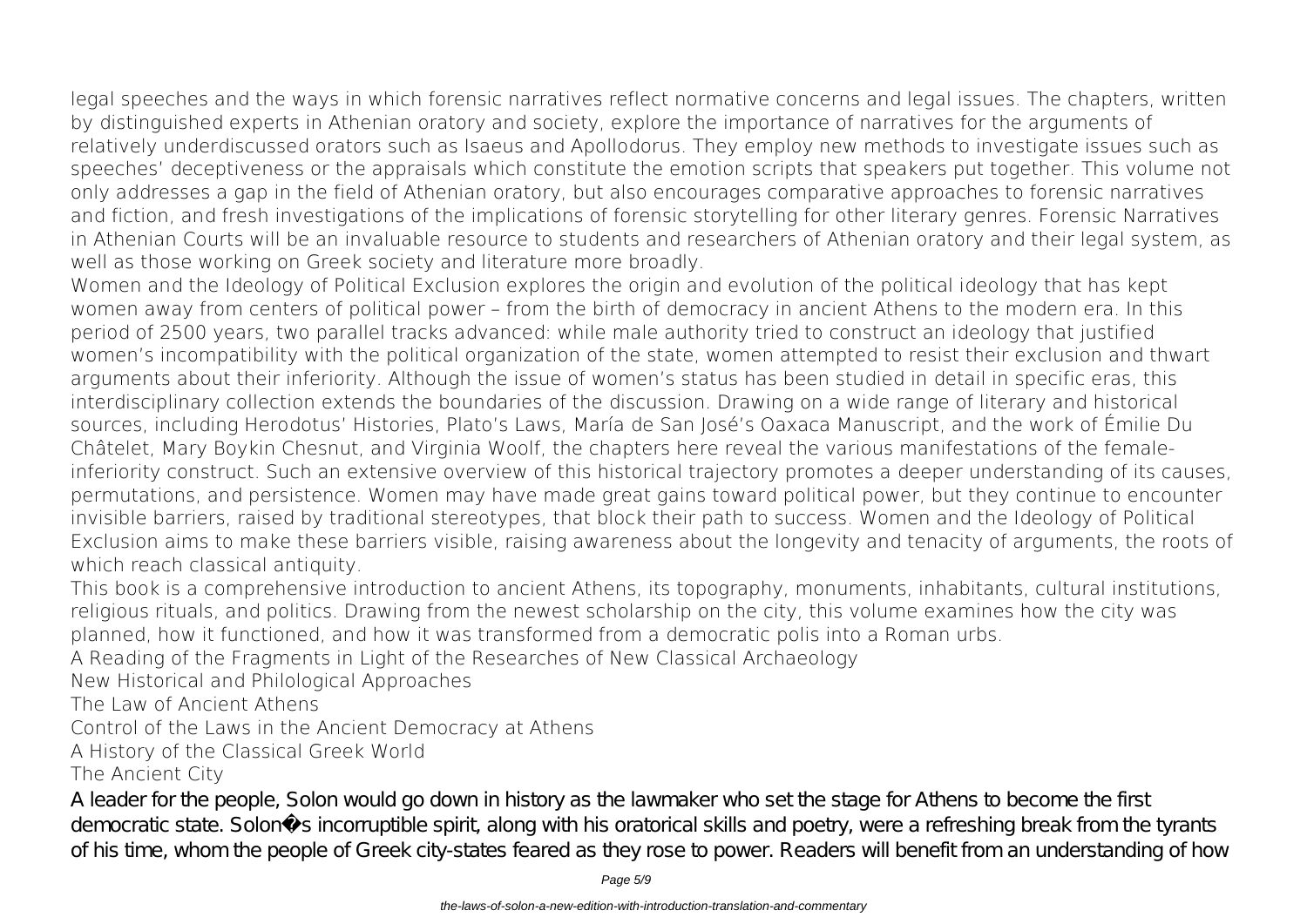an environment of political turmoil bred a new, more inclusive system of law when what existed wasn't working for the people, while eye-catching call-outs offer insights that position historical background in the present.

This book offers a systematic exposition of Aristotle's legal thought and account of the relationship between law and politics. In this book, Catherine M. Keesling lends new insight into the origins of civic honorific portraits that emerged at the end of the fifth century BC in ancient Greece. Surveying the subjects, motives and display contexts of Archaic and Classical portrait sculpture, she demonstrates that the phenomenon of portrait representation in Greek culture is complex and without a single, unifying history. Bringing a multi-disciplinary approach to the topic, Keesling grounds her study in contemporary texts such as Herodotus' Histories and situates portrait representation within the context of contemporary debates about the nature of arete (excellence), the value of historical commemoration and the relationship between the human individual and the gods and heroes. She argues that often the goal of Classical portraiture was to link the individual to divine or heroic models. Offering an overview of the role of portraits in Archaic and Classical Greece, her study includes local histories of the development of Greek portraiture in sanctuaries such as Olympia, Delphi and the Athenian Acropolis.

Solon Phillips, JD MBA, has a unique, yet powerful and convincing writing style. He uses his research and legal writing skills learned as a member of Law Review to write a riveting book that captures all aspects of marriage and divorce. In this book, Solon makes compelling arguments in a subtle yet convincing way, to spouses, state legislators, pastors, and therapists. It will be interesting to see how the world receives the truths and arguments presented in this powerful book. As a therapist, it is essential that all mental health professionals read Colored Water. Not only will it enrich your personal life, but it will elevate you to a better mental health professional.---Terrance Woodbury, MSW This book is a ministry! Not only to the married and unmarried, but to pastors and elders as well. A must read, especially for all church leaders.---Pastor Melvyn Hayden III This book will make you laugh, cry, think, and at times cry out the name of Jesus! The truths written in this book is nothing short of astonishing. Colored Water is what the world needs today.--Anita Hill, Journalist Traditional values and morals continue to erode. Divorce, adultery, children out of wedlock have all become normal and acceptable. But God did not design it to be this way. Solon Phillips takes a hard look at these issues in this book. Hopefully readers will be guided in the right direction after reading Colored Water. -Daryl F. Mallett, Founder of Malachi 2:16 Marriage Ministries.

Solon the Thinker

Monuments and Histories

Law and Theater in the English Renaissance

A New Edition with Introduction, Translation and Commentary

Citizenship in Classical Athens

A Study on the Religion, Laws and Institution of Greece and Rome

A lively dialogue between a foreign philosopher and a powerful statesman reflects the essence of Platonic reasoning on political

Page 6/9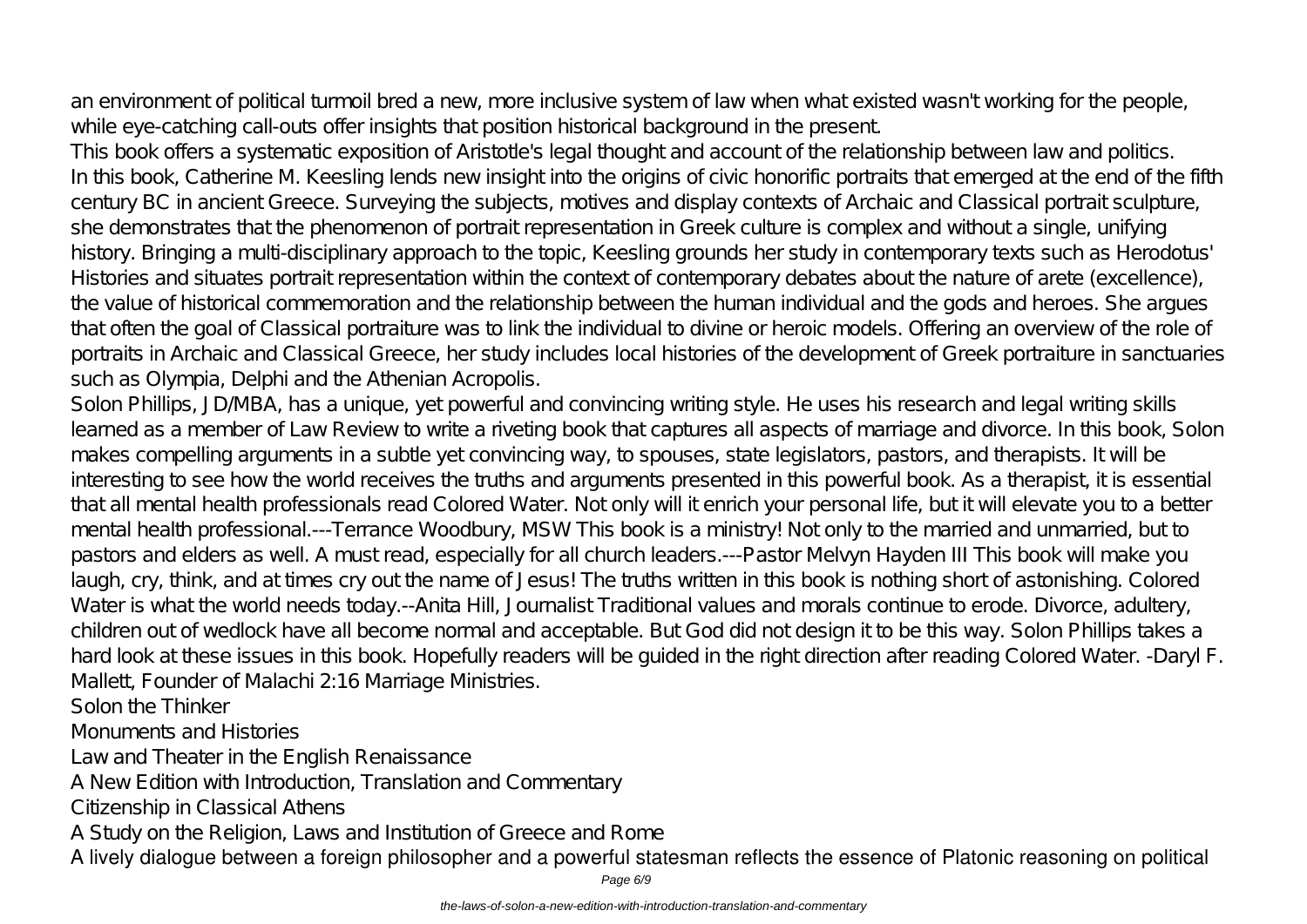theory and practice. It also embodies the philosopher's practical ideas about a utopian republic.

"Solon is central to all accounts of the very birth of western democracy. He was an accomplished thinker and poet, important to any account of the birth of Greek intellectual life and culture. His life was complex, and his name was legendary within a very short time. Politically, Solon was a figure to whose authority every Athenian democrat wanted to appeal. The technique of making spurious reference to Solon's democratic thought became a part of the new political armory in late fifth century Athens. He is selected, alongside Lycurgus, at the high-point of Plato's Symposium as somebody who engendered laws far finer than any human progeny could. As a poet his early impact is attested again by Plato, when his character 'Critas' introduces the Atlantis story. And while (Solon's) chronology remains hazy, one message is still clear: the admiration for, and classic status of, Solon's poetry came early. As a result of this classic status at least at Athens, he became a central part of Athenian consciousness and cultural identity. Dr. Ron Owens has persisted with the study of this remarkable man, and his dedication has been rewarded by numerous insights that help to read the poems through the history and the man through the poems."-Prof. Harold Tarrant, School of Humanities and Social Science, University of Newcastle, Australia, author of many books on Classical Studies, including Thrasyllan Platonism (Cornell University Press), Skepticism or Platonism? (Cambridge University Press), and Recollecting Plato's Meno (Duckworth) This book addresses the major contexts within which Solon instituted wide-ranging reforms to the Athenian constitution (594-593 BCE). It provides, for the first time in 90 years, a detailed and comprehensive commentary on each of the extant fragments of Solon's poetry. In the light of modern scholarship, Ron Owens sets out the story of Solon's life, and examines the serious political and economic crisis which led to his appointment to high political office; he discusses the manner and consequences of his appointment; seeks to identify the underlying causes of the crisis and the general outlines of the reform measures adopted by Solon; and explores the philosophy and the concept of 'justice' that appears to have underpinned his reform agenda. The work fills a significant gap in archaic Greek scholarship in terms of historical analysis, political development and the beginnings of philosophy, in the archaic period and at Athens. Solon was an historical figure of great significance, yet no one since Woodhouse (1938) has written exclusively on him and not since Linforth (1919) has there been a commentary on each individual fragment of Solon's poetry. While recent scholarship has emphasized particular aspects of Solon's works, or particular developments at Athens in which Solon played a part, this book sets out in full his political and social achievements in the context of the philosophical underpinnings that appear to have privileged the socio-political changes initiated by Solon.

A comprehensive account of how the Athenian constitution was created and how political and economic goals that were normally associated with Western developed countries were once achieved through different institutional arrangements--with lessons for contemporary constitution-building.ding.

Crime and punishment, criminal law and its administration, are areas of ancient history that have been explored less than many other aspects of ancient civilizations. Throughout history women have been affected by crime both as victims and as offenders. Yet, in the ancient world customary laws were created by men, formal laws were written by men, and both were interpreted and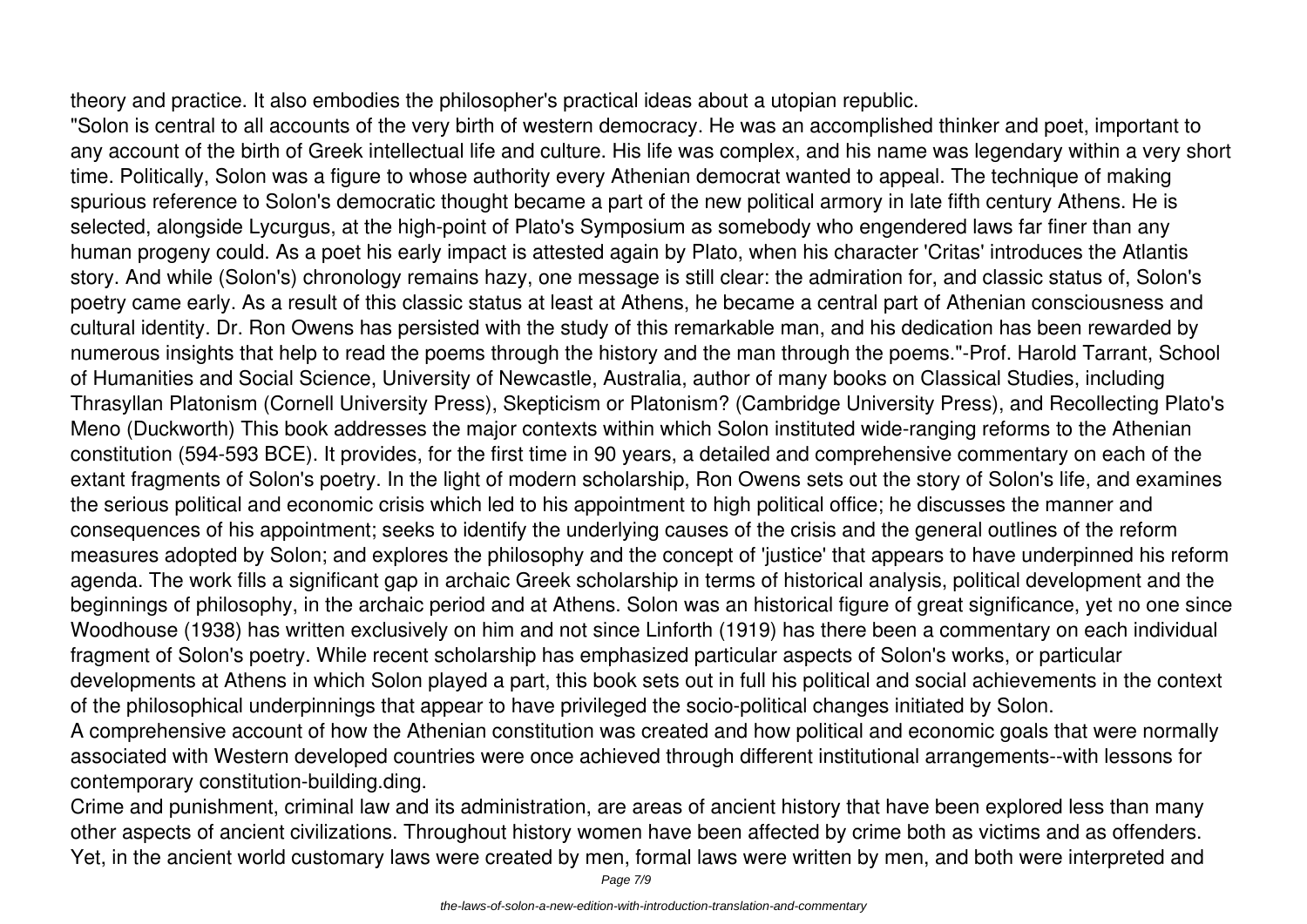enforced by men. Athenian Law and Society Athens Creating a Constitution A Portrait of the City in Its Golden Age Poet, Philosopher, Soldier, Statesman Volume 1: The Ancient Near East

Athenian Law and Society focuses upon the intersection of law and society in classical Athens, in relation to topics like politics, class, ability, masculinity, femininity, gender studies, economics, citizenship, slavery, crime, and violence. The book explores the circumstances and broader context which led to the establishment of the laws of Athens, and how these laws influenced the lives and action of Athenian citizens, by examining a wide range of sources from classical and late antique history and literature. Kapparis also explores later literature on Athenian law from the Renaissance up to the 20th and 21st centuries, examining the long-lasting impact of the world' s first democracy. Athenian Law and Society is a study of the intersection between law and society in classical Athens that has a wide range of applications to study of the Athenian polis, as well as law, democracy, and politics in both classical and more modern settings.

A fascinating examination of the evolution of criminal law in ancient Greece that begins with the Homeric era and highlights Solon's impact on legislation and the institution of criminal action. Marke 110.

The Birth of the Athenian Community elucidates the social and political development of Athens in the sixth century, when, as a result of reforms by Solon and Cleisthenes (at the beginning and end of the sixth century, respectively), Athens turned into the most advanced and famous city, or polis, of the entire ancient Greek civilization. Undermining the current dominant approach, which seeks to explain ancient Athens in modern terms, dividing all Athenians into citizens and non-citizens, this book rationalizes the development of Athens, and other Greek poleis, as a gradually rising complexity, rather than a linear progression. The multidimensional social fabric of Athens was comprised of three major groups: the kinship community of the astoi, whose privileged status was due to their origins; the legal community of the politai, who enjoyed legal and social equality in the polis; and the political community of the demotai, or adult males with political rights. These communities only partially overlapped. Their evolving relationship determined the course of Athenian history, including Cleisthenes' establishment of demokratia, which was originally, and for a long time, a kinship democracy, since it only belonged to qualified male astoi. "Solon (c 658-558 BC) is famous as both statesman and poet but also, and above all, as the paramount lawmaker of ancient Athens. Though his works survive only in fragments, we know from the writings of Herodotus and Plutarch that his constitutional reforms against the venality, greed and political power-play of Attica's tyrants and noblemen were hugely influential-and may even be said to have laid the foundations of western democracy. Solon's legal injunctions covered the